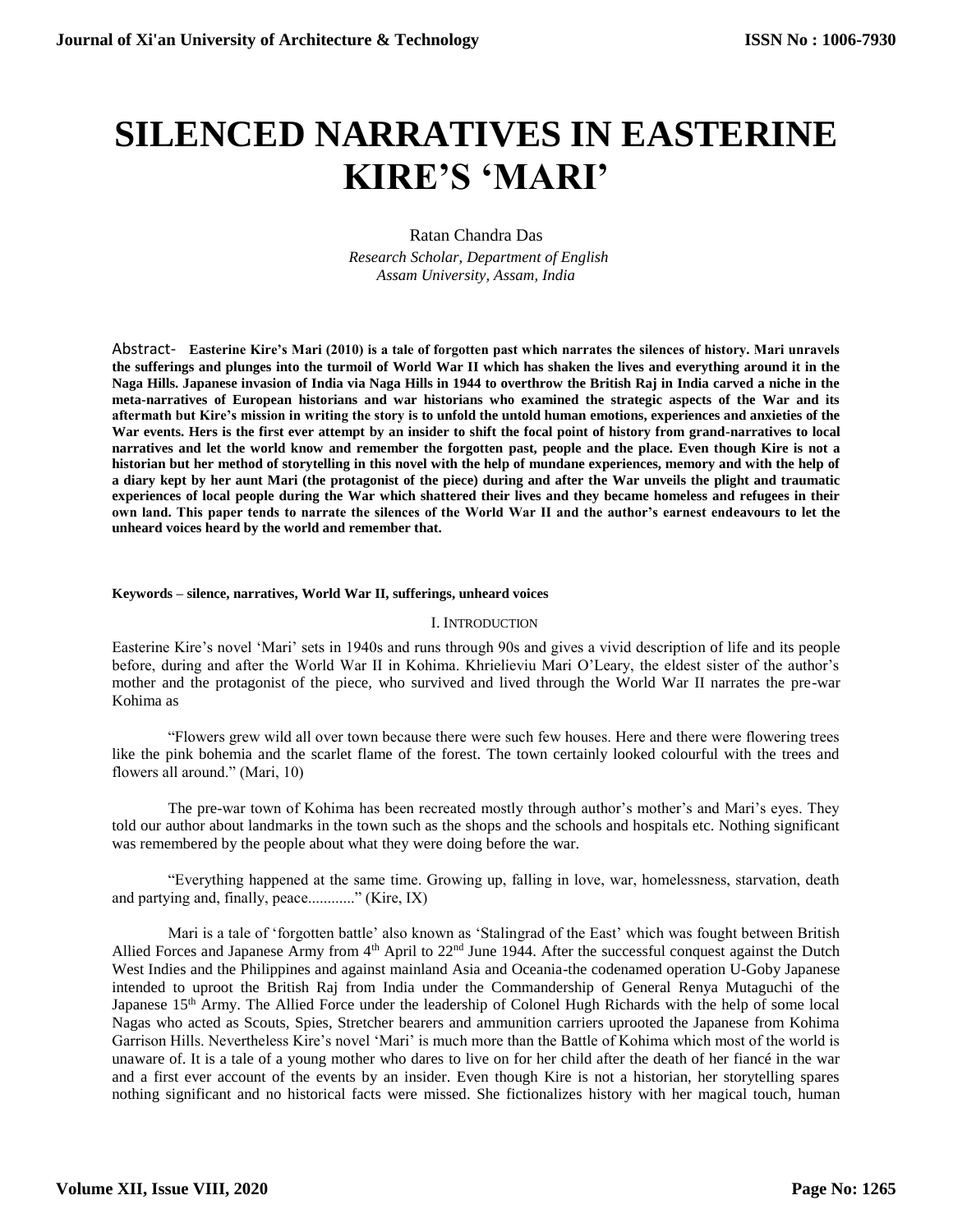emotions and with her narratives. The novel reconstructs the past with the help of memory and narratives – specially the silenced one. According to Kire, "Narratives are silenced because of the conflict and also because the Nagas have always been written about rather than writing about themselves." (Speaking Truth to Power: The 2011 English Pen)

Michel-Rolph Trouillot in his book 'Silencing the past' is concerned with the various silences which spring up in the process of making history and he identifies four specifically:

- there is a silencing in the making of sources. Which events even get described or remembered in a manner which allows them to transcend the present in which they occurred? Not everything gets remembered or recorded. Some parts of reality get silenced.
- there is a silencing in the creation of archives-the repositories of historical records. Again, choices are made, accidents occur, judgements made, and some of our recorded past is silenced. At times this archival silencing is permanent silence the records do not get preserved; other times the silencing is in the process of competition for the attention of narrators, the later tellers of the historical tales.
- the narrators themselves necessarily silence much. In most of history the archives are massive. Choices, selections, valuing must be done. In this process, huge areas of archival remains are silenced.
- finally, not every narrative becomes a part of the "corpus", the standard historical narrative received and accepted by the various groups as the past. This "corpus" will be different for professional historians, critical readers, the general public and so on, but only a handful of narratives become the final produce: "history".

Giving voice to the silenced narratives is one of the significant motives of Kire's writings. As the oral narratives of Nagas are almost dying, Kire undertakes the daunting task of Narrativizing the silences – especially war silences and silences implicated by insurgency in Nagaland. Kire's novel 'A Naga Village Remembered', describes the silences from the war they fought against British colonialist. 'Life on Hold' narrates the silences and ideological differences among the Naga brethren fighting for freedom. Again 'Bitter Wormwood' narrates the silences of Indo-Naga conflict and how lives have changed because of decade long freedom struggle.

The novel under discussion also narrates the silences of World War II which changed life overnight. Mari (the protagonist) described it in the prologue of the novel as: "I open the diary slowly. The childish scrawl of a young girl fills its pages and, as I read on, I am almost that girl again. Carefree and innocent and oblivious to the way in which the war would change my life forever. I am drawn once again irresistibly, into that mad whirl of living, loving and dying. That was the war I knew." (Mari, 2)

Life started for Mari at seventeen when she fell in love with Victor, a Sergeant Major in the British army and had dreamt colourful dreams with him. She wanted the war to end so that she could live happily ever after with her man. But the brutality of the war snatched her dreams away. She was shattered into pieces as she heard the news of her fiancé's death from her cousin Jimmy. She says: "My world collapsed at his words. Vic dead! Vic killed by a sniper's bullet..........the news sank in slowly. I wanted to scream but a choked cry was all that came out of my throat." (Mari, 86)

As soon as the Japanese entered into the eastern part of Kohima in 1944, people started living their villages and wandering from one village to the other. Mari and her family were separated. The Japanese army became ruthless. They were killing, molesting, raping and threatening people for food and shelter. Mari and her sisters suffered unfathomably – there were no foods, no edible herbs to be found in the jungle, no fruits, no fish in the streams – they were hungry and lonely. In March 1944 Kohima became like a ghost town because everybody including the businessmen, shopkeepers and plainsmen fled to Dimapur and beyond. The town of Kohima changed drastically after the war. The beauty and serenity of the town is a matter of past the town became garbage as Mari describes it in these following lines:

"The front yard which used to be filled with flowers was unrecognizable. Large craters had been left by the shells and there were lot of ammunition near the house, from different – sized mortar shells to glittering rifle shots." (Mari, 94)

War was over by 22<sup>nd</sup> of June 1944 and left Mari grief stricken but Mari's indomitable will power enabled her to gather courage to live on for her children – Marion from Vic and Lily from Dikie, another soldier in British army. After Dikie left Mari and went to England, Mari decided to be someone in her life and do something for her